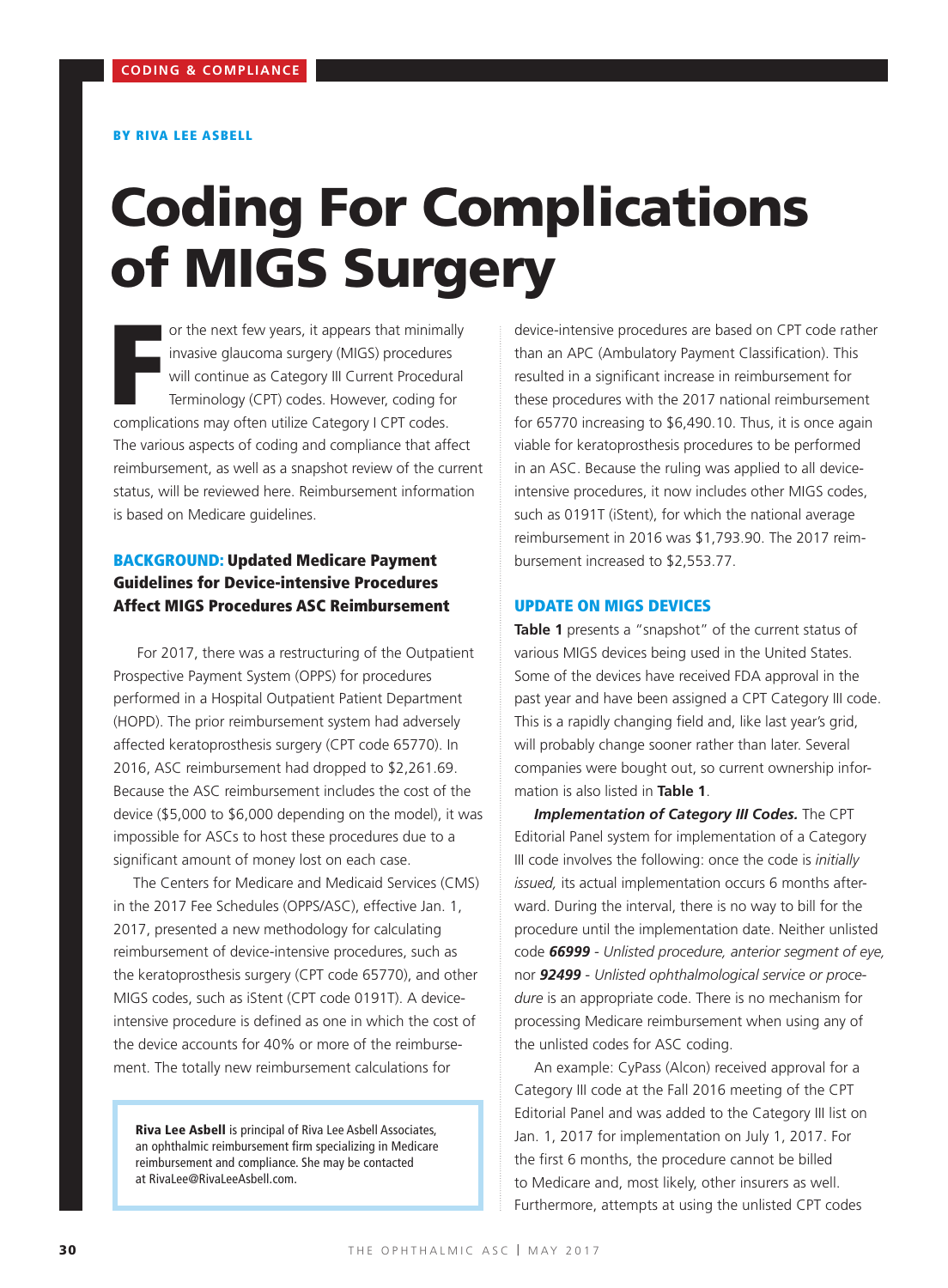| <b>TABLE 1:</b><br>A SNAPSHOT OF THE CURRENT STATUS OF MIGS IMPLANTED DEVICES<br><b>DATA AS OF APRIL 2017</b> |                     |                                                                                                                                                                                                                                 |                                                                 |                                 |                                                                                                                                                                                                                                                                                                                                                                                                                           |
|---------------------------------------------------------------------------------------------------------------|---------------------|---------------------------------------------------------------------------------------------------------------------------------------------------------------------------------------------------------------------------------|-----------------------------------------------------------------|---------------------------------|---------------------------------------------------------------------------------------------------------------------------------------------------------------------------------------------------------------------------------------------------------------------------------------------------------------------------------------------------------------------------------------------------------------------------|
| <b>BRAND</b><br><b>NAME</b>                                                                                   | <b>MANUFACTURER</b> | <b>MECHANISM</b><br><b>OF ACTION</b>                                                                                                                                                                                            | <b>CPT</b><br><b>CODE</b>                                       | <b>FDA</b><br><b>APPROVALS*</b> | <b>COMMENTS</b>                                                                                                                                                                                                                                                                                                                                                                                                           |
| <b>CyPass</b><br><b>Micro-Stent</b>                                                                           | Alcon               | Shunts aqueous from the<br>anterior chamber to the<br>supraciliary/suprachoroidal<br>space.                                                                                                                                     | 0474T<br>(effective<br>July 1, 2017)                            | Yes                             | $\rightarrow$ Requires performance in<br>conjunction with cataract extraction.<br>$\rightarrow$ For use with mild to moderate<br>glaucoma.                                                                                                                                                                                                                                                                                |
| <b>Hydrus</b><br><b>Microstent</b>                                                                            | <i>lvantis</i>      | Implanted within Schlemm's<br>canal to facilitate aqueous<br>outflow by stretching the wall<br>and scaffolding the canal,<br>potentially allowing for a<br>larger area of flow within the<br>aqueous outflow distal system.     | No code at<br>this time                                         | No                              | Requires performance in<br>conjunction with cataract extraction.<br>>For use with mild to moderate<br>glaucoma.<br>> Current treatment with ocular<br>hypotensive medication.                                                                                                                                                                                                                                             |
| <b>InnFocus</b><br><b>Microshunt</b>                                                                          | Santen              | Shunts fluid from anterior<br>chamber to subconjunctival<br>space under a subconjunctival-<br>subTenon's flap.                                                                                                                  | 66183                                                           | No                              | $\rightarrow$ Can be performed in conjunction<br>with or without cataract surgery.<br>A minimally invasive stand-alone<br>procedure for mild, moderate, and<br>severe stages of open-angle glaucoma.                                                                                                                                                                                                                      |
| <b>iStent</b>                                                                                                 | Glaukos             | Shunts aqueous from the<br>anterior chamber through the<br>trabecular meshwork into the<br>Canal of Schlemm.                                                                                                                    | 0191T<br>$+0376T$<br>(for each<br>additional<br>$device)***=+}$ | Yes                             | Requires performance in<br>conjunction with cataract extraction.<br>$\rightarrow$ For use with mild to moderate<br>glaucoma.<br>> Current treatment with ocular<br>hypotensive medication.                                                                                                                                                                                                                                |
| <b>iStent Supra</b><br><b>Micro-Bypass</b><br><b>Stent</b>                                                    | Glaukos             | Shunts aqueous into the<br>suprachoroidal space to<br>facilitate aqueous outflow.                                                                                                                                               | 0253T*                                                          | N <sub>o</sub>                  | $\rightarrow$ Can be performed in conjunction<br>with or without cataract surgery.<br>$\rightarrow$ For use with mild to moderate<br>glaucoma.                                                                                                                                                                                                                                                                            |
| <b>iStent Inject</b>                                                                                          | Glaukos             | Stents shunt aqueous from the<br>anterior chamber through the<br>trabecular meshwork into the<br>Canal of Schlemm. Two stents<br>are implanted sequentially<br>using an injector inserted once<br>into the trabecular meshwork. | 0191T                                                           | No                              | $\rightarrow$ Can be performed in conjunction<br>with or without cataract surgery.<br>$\rightarrow$ For use with mild to moderate<br>glaucoma.                                                                                                                                                                                                                                                                            |
| <b>iTrack</b>                                                                                                 | Ellex               | Microcatheter insertion<br>and removal followed by<br>viscodilation of Schlemm's<br>canal, thus, opening of<br>collapsed collector channels<br>and trabecular meshwork.                                                         | 66174                                                           | Yes                             | $\rightarrow$ Can be performed in conjunction<br>with or without cataract surgery.<br>$\rightarrow$ For use with mild to severe<br>glaucoma.                                                                                                                                                                                                                                                                              |
| <b>XEN Gel Stent</b>                                                                                          | Allergan            | Shunts aqueous from<br>the anterior chamber to<br>subconjunctival space creating<br>an ab interno bleb that<br>becomes, over time, a low-lying<br>drainage area.                                                                | 0449T<br>$+0450T$<br>(for each<br>additional<br>$device)***=+}$ | Yes                             | $\rightarrow$ Can be performed in conjunction<br>with or without cataract surgery.<br>$\rightarrow$ For use with mild to moderate and<br>severe glaucoma.<br>$\rightarrow$ For use when medical and surgical<br>therapy has failed and for cases of<br>primary open-angle glaucoma and<br>pseudo-exfoliation or pigmentary<br>glaucoma with open angles that are<br>unresponsive to maximum tolerated<br>medical therapy. |

\* Procedures cannot be billed until clinical trials are complete and device receives FDA approval.

\*\* Off-label use/multiple stents are packaged together and not payable by Medicare.

= Medicare packages additional codes so that only one device is reimbursed. At this time use of a second device is an off-label use.

+ Add-on codes (indicated by a +) must be used with a primary code and cannot be used independently.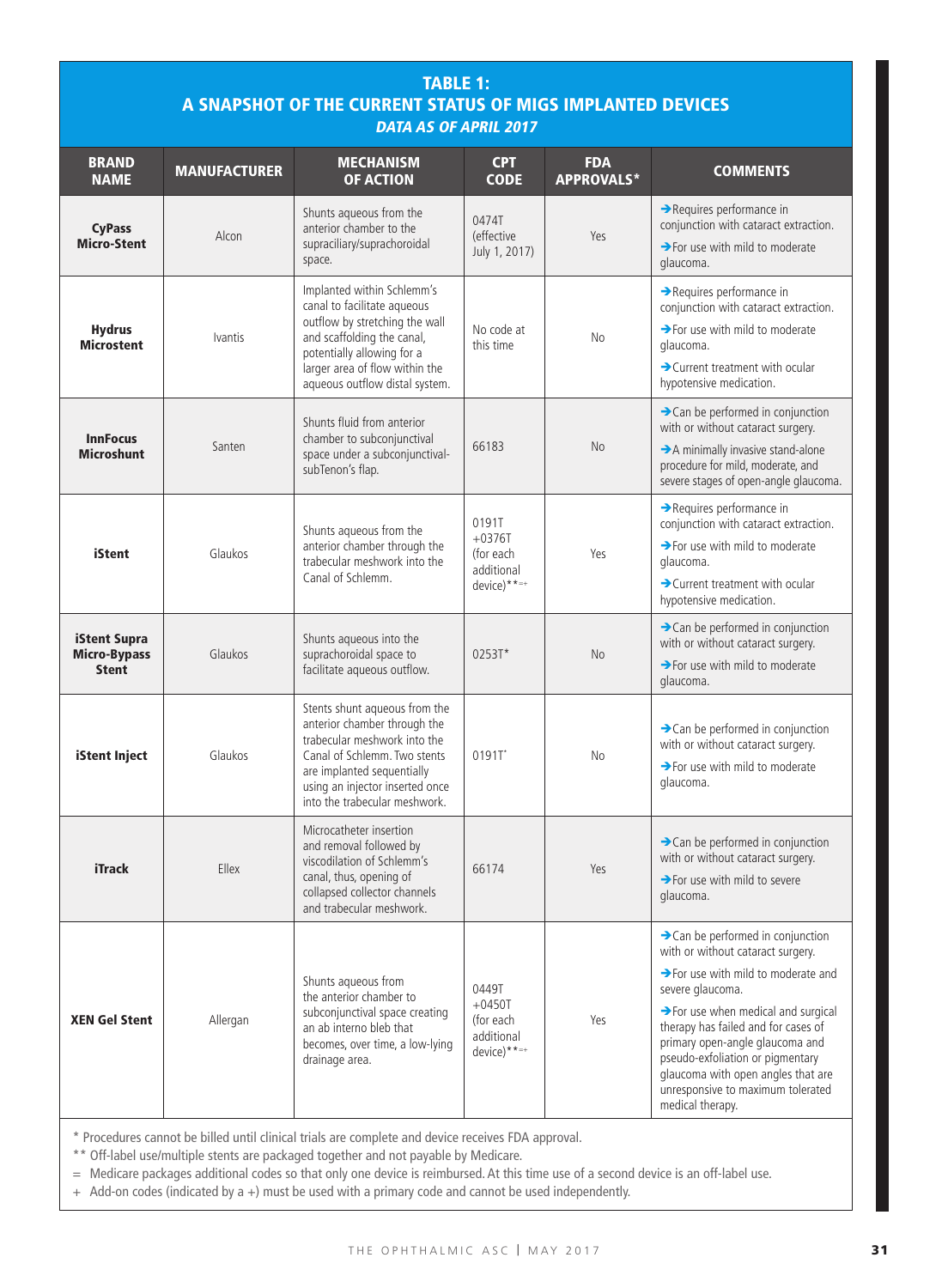66999 or 92499 will result in nonprocessing of the Medicare claim for the ASC.

## OFF-LABEL USE WITH MIGS DEVICES (TABLE 2)

When a drug or device (all MIGS implants are considered devices by the FDA) is used off-label, there are numerous compliance regulations that must be followed. Some of them are presented here.

As noted in the May 2016 *Ophthalmic ASC* article, "Coding for Current Concepts in Glaucoma Surgery," the chart documentation for each procedure performed in an ASC should be comprehensive in its own right, and the ASC chart should be able to withstand a Medicare audit in terms of medical necessity on its own documents.<sup>1</sup>

First and foremost, drugs and devices (only devices are discussed in this paper) can be utilized only for the usage approved by the FDA when billing Medicare. Any other usage is considered off-label.

As an example, The FDA has approved the use of iStent in conjunction with cataract surgery in patients with mild to moderate glaucoma currently on hypotensive medication — and only for the *initial* insertion. The following procedures would be considered an off-label use: using Category III code 0376T (each additional device insertion), using the device as a stand-alone procedure without cataract surgery, and use of the device in multiples.

ASC payment is also impacted in that the payment for two iStent devices codes implanted in the same session is packaged together, thereby preventing billing and reimbursement for the second device. Also note that the patient cannot be billed.

*Informed Consent.* When a drug or device is used offlabel, it is mandatory that an informed consent be used that specifies that. OMIC has a sample form on its website (http://www.omic.com/informed-consent-for-off-label-useof-a-drug-or-device/). In the event of risk management events, such as malpractice lawsuits, the physician is not protected without it. When a second stent is implanted in the same session, the ASC should ascertain that risk management protocols are followed and be aware of the payment consequences.

*Use of CPT code 66999 (Unlisted procedure, anterior segment of eye) or 92499 (Unlisted ophthalmological service or procedure).* The usual employment of an unlisted code is when a procedure is performed that is not exactly described by another CPT Category I code. For physicians, Medicare has a mechanism in place for determining payment of an unlisted code, whereby a reviewer analyzes the procedure performed and assigns a payment value; however, no such mechanism is in place for ASC procedures — thus rendering the use of an unlisted code in any specialty not payable.

## CASE STUDIES

Case 1. The patient had a nuclear cataract and moderate stage open-angle glaucoma in the right eye. The cataract surgery using phacoemsulfication with insertion of an intraocular lens was successfully completed. Placement of the iStent was started; however, the surgeon was unable to successfully position the iStent, and the surgery was aborted.

Diagnosis: 1) T85.698A Mechanical complication of implanted material; 2) H40.1112 Primary open-angle glaucoma, right eye moderate stage; 3) H25.11 Age-related nuclear cataract, right eye.

| <b>TYPE OF PROCEDURE</b>         | <b>CONSIDERED</b><br><b>OFF-LABEL USE</b> | <b>CPT CODE</b>                                                                   | <b>COMMENTS</b>                                                                                                                                                                                          |
|----------------------------------|-------------------------------------------|-----------------------------------------------------------------------------------|----------------------------------------------------------------------------------------------------------------------------------------------------------------------------------------------------------|
| <b>Removal of device</b>         | <b>No</b>                                 | 65920                                                                             | ASCs will not be paid for claims using CPT codes 66999 or 92499.                                                                                                                                         |
| <b>Exchange of device</b>        | Yes/No                                    | 65920 for removal<br>only - the secondary<br>insertion may be an<br>off-label use | Insertion of new second device can be performed when it has FDA<br>approval for insertion as a stand-alone device. (See Table 1)                                                                         |
| Stand-alone<br>procedure         | Yes/No                                    | See Table 1                                                                       | Not off-label when FDA approved for stand-alone device.<br>(See Table 1)                                                                                                                                 |
| <b>Discontinued</b><br>procedure | No.                                       | CPT code followed by<br>appropriate modifier                                      | Use the MIGS CPT code and Modifier 73 (before anesthesia) or 74<br>(after induction of anesthesia) for ASC coding. For physician coding<br>modifier 53 may only be used after the surgery has commenced. |

#### TABLE 2: MIGS OFF-LABEL SURGICAL CODING PARAMETERS IN ASCs